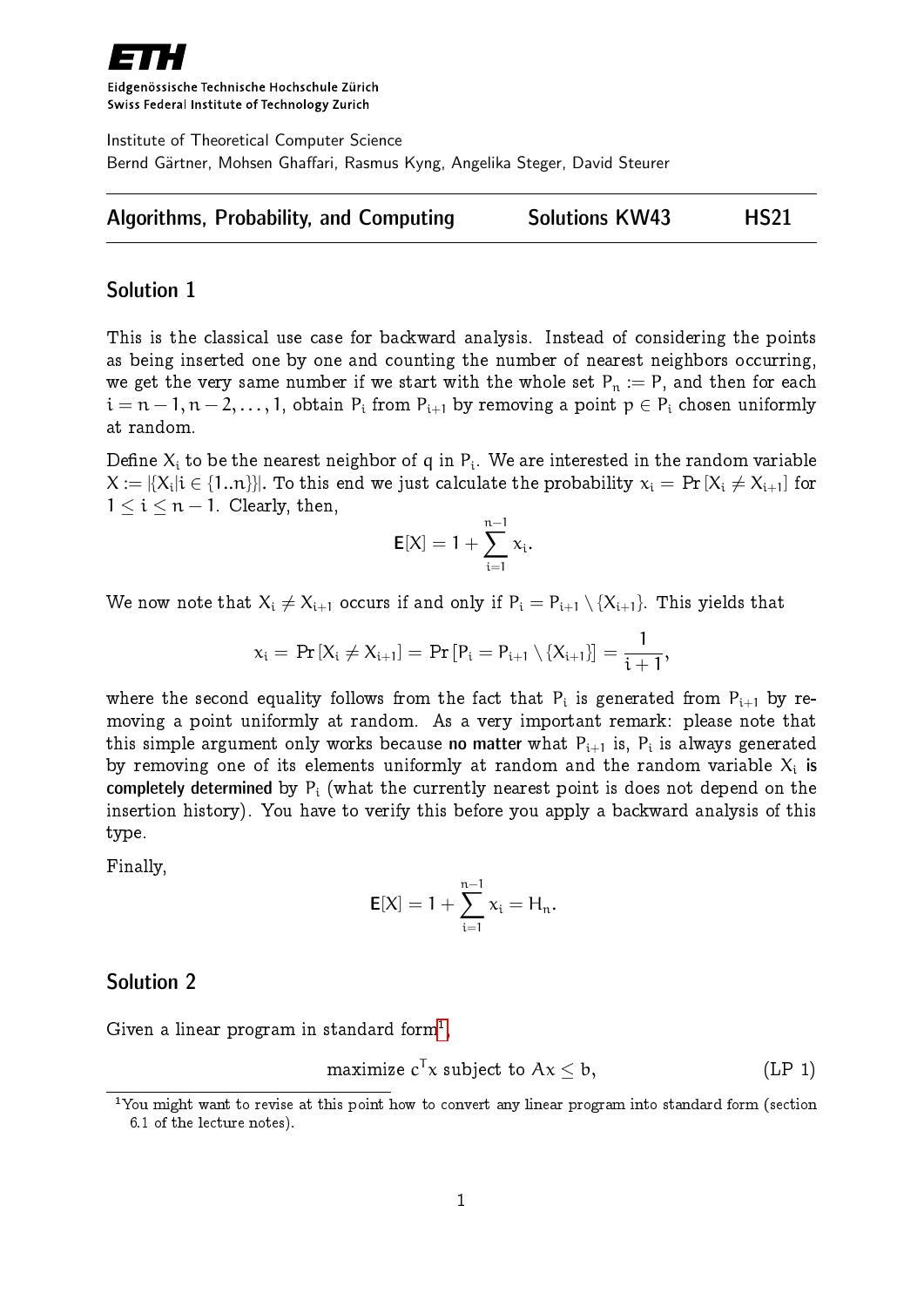where  $\mathcal{A}\in \mathsf{R}^{\mathfrak{m}\times \mathfrak{n}},\, \mathfrak{c}\in \mathsf{R}^{\mathfrak{n}}$  and  $\mathfrak{b}\in \mathsf{R}^{\mathfrak{m}},$  we can convert it into equational form as follows: First we replace the " $\lt"$  by a " =" by the following trick.

$$
\text{maximize } \text{c}^{\mathsf{T}}\text{x } \text{ subject to } \text{Ax} + \varepsilon = \text{b}, \,\, \varepsilon \geq 0 \qquad \qquad \text{(LP 2)}
$$

where  $\varepsilon = (\varepsilon_1, \ldots, \varepsilon_m)$  is a vector of m new variables. In a second step we get rid of unconstrained (= possibly negative) variables. To this end we replace each  $\mathsf{x_{i}}$  by  $\mathsf{x_{i}^{\prime}}\!-\!\mathsf{x_{i}^{\prime\prime}}$ יי<br>, י where  $x_i'$  $\mathbf{x}_i^{\prime}, \mathbf{x}_i^{\prime\prime}$  are two new nonnegative variables:

maximize  $c^{\mathsf{T}}(x'-x'')$  subject to  $\mathsf{A}(x'-x'')+\varepsilon=\mathsf{b},\;x'\geq\mathsf{0},\;x''\geq\mathsf{0},\;\;\varepsilon\geq\mathsf{0}.$   $\pmod{\mathsf{LP}(3)}$ 

Now we write this LP in such a way that it is undoubtedly in equational form, e. g. like this:

$$
\text{maximize } \begin{pmatrix} c \\ -c \\ 0 \end{pmatrix}^T \begin{pmatrix} x' \\ x'' \\ \epsilon \end{pmatrix} \text{ subject to } \begin{pmatrix} A & -A & I_m \end{pmatrix} \begin{pmatrix} x' \\ x'' \\ \epsilon \end{pmatrix} = b, \begin{pmatrix} x' \\ x'' \\ \epsilon \end{pmatrix} \geq 0. \qquad \text{(LP 4)}
$$

In what sense have we "converted" the LP into equational form? We make the following notes.

If x is a feasible solution of (LP 1), then a corresponding feasible solution of (LP 4) is given by

$$
x' = (\max\{x_1, 0\}, \ldots, \max\{x_n, 0\}),
$$
  
\n
$$
x'' = -(\min\{x_1, 0\}, \ldots, \min\{x_n, 0\}),
$$
  
\n
$$
\epsilon = b - Ax.
$$

Furthermore this feasible solution to (LP 4) has the same objective value as  $x$ .

• Correspondingly, if  $(x', x'', \varepsilon)$  is a feasible solution of (LP 4), then  $x' - x''$  is a feasible solution of (LP 1) with the same objective value.

Complexity: The linear program (LP 4) has  $2n + m$  variables and  $2n + 2m$  constraints, where the original (LP 1) had n variables and m constraints.

## Solution 3

(a) Suppose  $R(S) \neq \emptyset$ . Clearly, this implies that  $R(S \setminus \{H\}) \neq \emptyset$ . Therefore and since  $H_1, H_2 \in \mathcal{S} \setminus \{H\}$ , both  $x := c(\mathcal{S})$  and  $x' := c(\mathcal{S} \setminus \{H\})$  are well-defined points. Now there are two cases. Either  $x' \in H$  or  $x' \not\in H$ .

Suppose  $x' \in H$ . In that case, we readily have  $x' \in R(S)$ . And since  $x'$  was the point of smallest x-coordinate in  $R(S \setminus \{H\}) \supset R(S)$ , it will a fortiori be the point of smallest x-coordinate in  $R(S)$ . Therefore  $x' = x$  in that case.

Now suppose  $x' \notin H$ . In that case, we have  $x' \notin R(S)$ . Now consider the line segment s connecting  $x'$  and  $x$ . Since  $x \in H$  but  $x' \not\in H$ , s must cross  $\ell_H$  at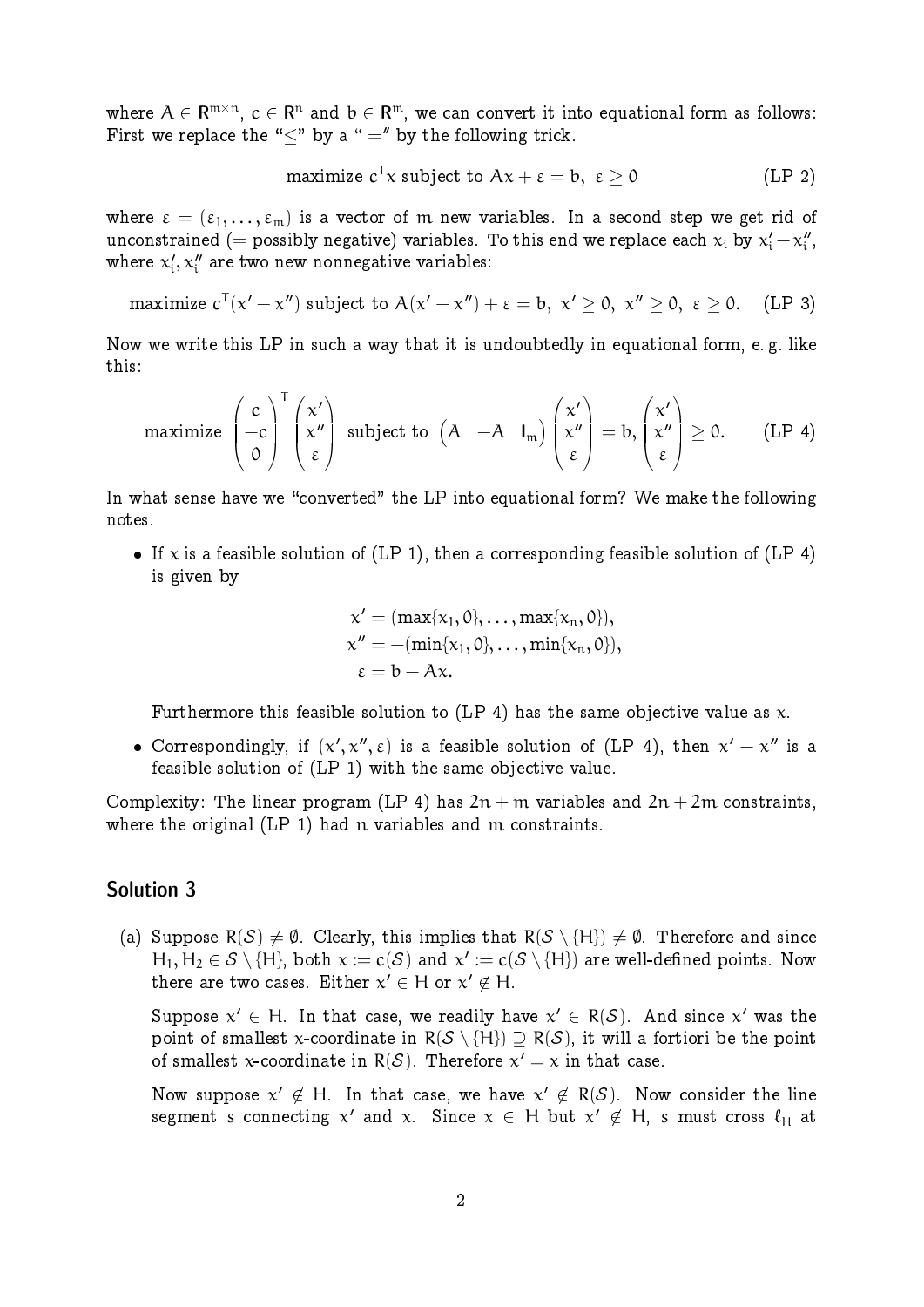an intersection point p. Moreover, since  $x', x \in R(\mathcal{S} \setminus \{H\})$  and since  $R(\mathcal{S} \setminus \{H\})$ is a convex set, the whole line segment s runs inside  $R(S \setminus \{H\})$ . Since  $p \in H$ by construction, it follows  $p \in R(S)$ . Clearly, x' must have a strictly smaller xcoordinate than x, otherwise x would have been a possible choice for  $c(S \setminus \{H\})$  in the first place. Therefore, going further away from  $\mathbf{x}'$  along  $\mathbf s$  than  $\mathbf p$  would only make x-coordinates larger, from which we conclude  $p = x$  and thus  $x \in \ell_H$ .

(b) For any halfplane  $G \in \mathcal{S} \backslash \{H\}$ , let us say that G points right (with respect to H) if the intersection of G and  $\ell_H$  is a ray that extends infinitely to the right. Similarly, let us say that G points left (with respect to H) if the intersection of G and  $\ell_H$ is a ray that extends infinitely to the left. There is no third option because we assumed not to have vertical or parallel lines.

We can now proceed in the following way:

**SolveInc.** Input:  $S, H, x' = c(S \setminus \{H\}).$ 

(1) Check whether  $x' \in H$ . If so, return  $x'$ .

(2) Else, initialize the (point) variables  $h_l := (-\infty, 0)$  and  $h_r := (+\infty, 0)$ .

- (3) Now for all  $G \in \mathcal{S} \setminus \{H\}$ , do:
	- (3.1) Let y be the intersection point of the lines  $\ell_G$  and  $\ell_H$
	- (3.2) If G points right and y has larger x-coordinate than  $h_l$ , update  $h_l := y$
	- (3.3) If G points left and y has smaller x-coordinate than  $h_r$ , update  $h_r := y$
- (4) If  $h_l$  has strictly larger x-coordinate than  $h_r$ , return 'empty', else return  $h_l$ .

That the running time is linear is trivial.

Now we argue for correctness. Suppose  $R(S) \neq \emptyset$ . Since the conditions of (a) are then satisfied, we know that  $c(S)$  is either equal to  $x'$  or on  $\ell_{\mathsf{H}}.$  In the first case, the algorithm returns on line (1). In the second case, the algorithm maintains two boundary points  $h_1$  and  $h_r$  such that on  $\ell_H$ , exactly the points between  $h_1$  and  $h_r$ are admissible. Since we know  $c(\mathcal{S}) \in \ell_H$  and  $c(\mathcal{S}) \in R(\mathcal{S}),$  we must have  $c(\mathcal{S}) = \mathsf{h}_\mathsf{L}$ because this is the point of smallest x-coordinate within that set.

On the other hand if  $R(S) = \emptyset$ , then we *must* end up in the situation that  $h_1$ lies right of  $\bm{{\mathsf{h}}}_\text{r}$  as otherwise  $\bm{{\mathsf{h}}}_\text{l}$ , for instance, would be contained in all halfspaces contrary to the assumption.

(c) Consider the following algorithm.

Solve. Input: S

- (1) If  $S = \{H_1, H_2\}$ , return q as the certificate.
- (2) Else, select  $H \in \mathcal{S} \setminus \{H_1, H_2\}$  uniformly at random.
- (3) Recursively call **Solve**( $S \setminus \{H\}$ ).
- (4) If the result is 'empty', return 'empty'